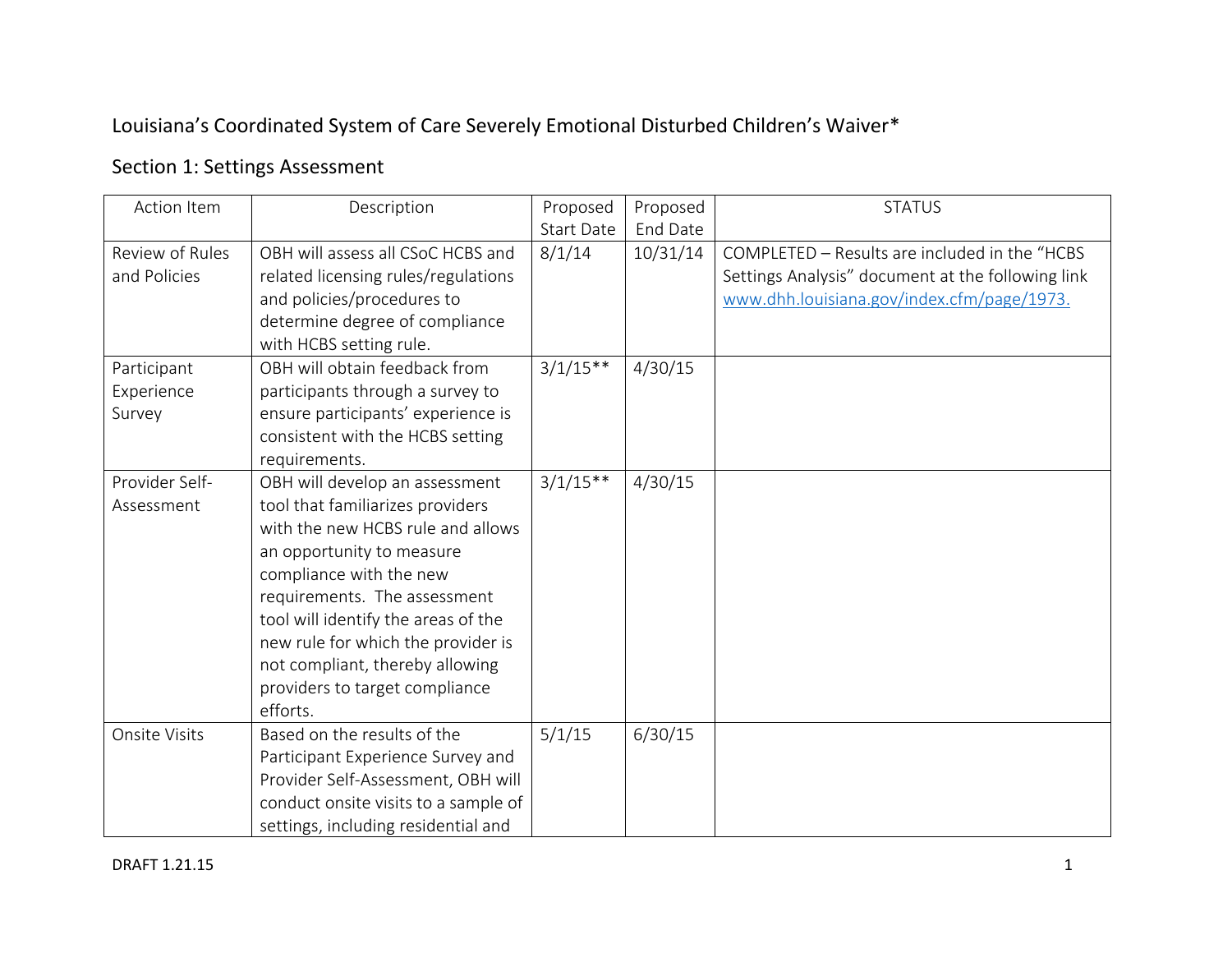|          | non-residential settings, to ensure<br>they have HCBS characteristics.                                                   |        |         |  |
|----------|--------------------------------------------------------------------------------------------------------------------------|--------|---------|--|
| Analysis | OBH will compile and analyze the<br>results of the settings analysis and<br>present findings to stakeholders<br>and CMS. | 6/1/15 | 8/30/15 |  |

## Section 2: Remediation

| Action Item       | Description                         | Proposed | Proposed | <b>STATUS</b>                                  |
|-------------------|-------------------------------------|----------|----------|------------------------------------------------|
|                   |                                     | Start    | End Date |                                                |
|                   |                                     | Date     |          |                                                |
| Louisiana         | OBH will revise rules as necessary  | 11/1/14  | 3/1/15   | Completed. Rules were not in need of revision  |
| Administrative    | to reflect federal regulations on   |          |          | per Section 1 Action Item 1.                   |
| Code              | HCBS settings.                      |          |          |                                                |
| Service           | OBH will revise the service         | 11/1/14  | 12/1/14  | Completed. The SDM was not in need of revision |
| <b>Definition</b> | definition manual (sdm), including  |          |          | per Section 1 Action Item 1.                   |
| Manual            | policies and procedures, as         |          |          |                                                |
|                   | necessary to incorporate regulatory |          |          |                                                |
|                   | requirements for HCBS and           |          |          |                                                |
|                   | qualities of an HCBS setting.       |          |          |                                                |
| Enrollment        | The provider enrollment process     | 1/1/15   | 2/28/15  |                                                |
|                   | will be revised to collect          |          |          |                                                |
|                   | information on the proposed         |          |          |                                                |
|                   | service setting to ensure it        |          |          |                                                |
|                   | comports with the HCBS setting      |          |          |                                                |
|                   | rule.                               |          |          |                                                |
|                   |                                     |          |          |                                                |
|                   | Training will be provided to the    |          |          |                                                |
|                   | Statewide Management                |          |          |                                                |
|                   | Organization's enrollment staff to  |          |          |                                                |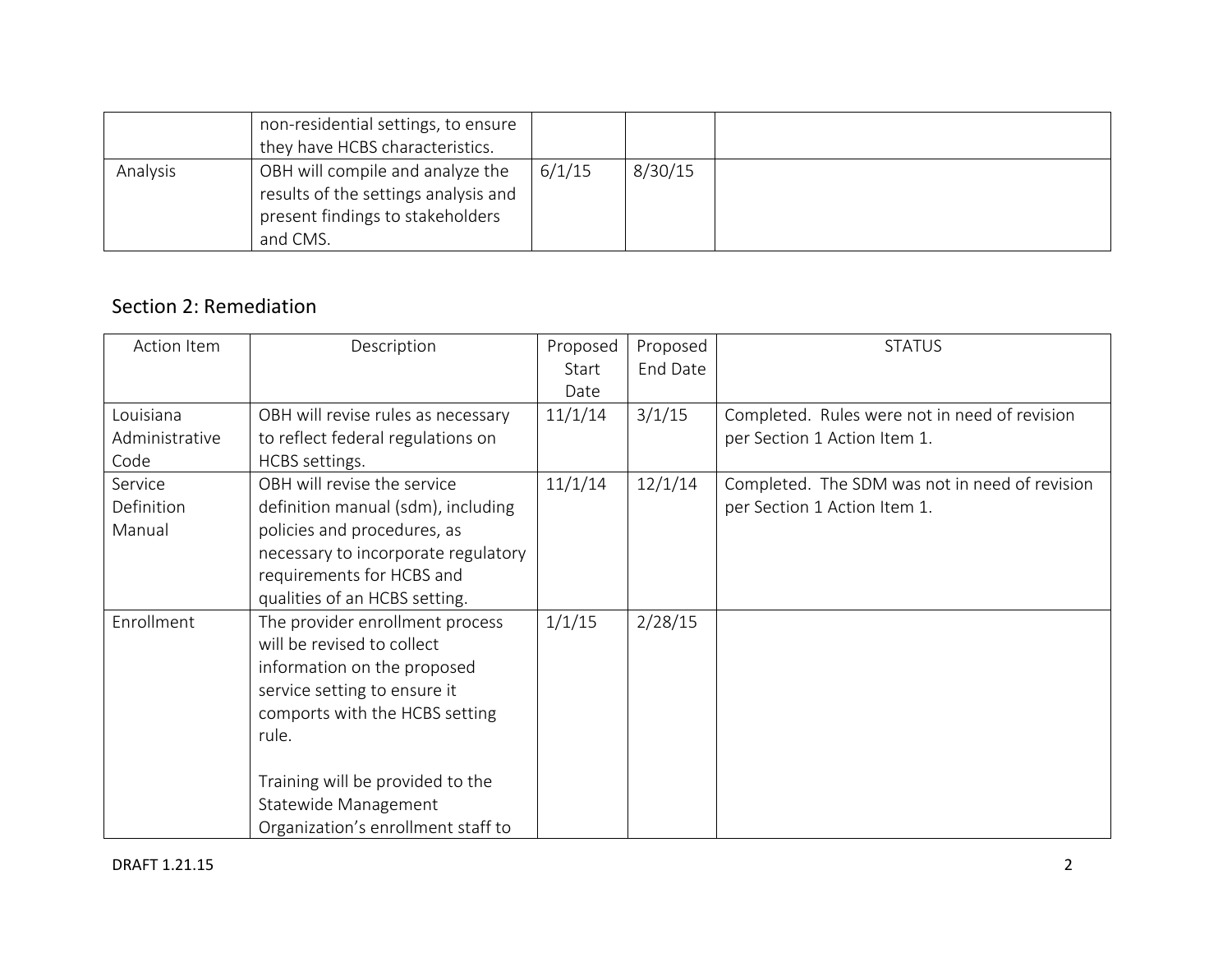|                                    | heighten scrutiny of new<br>providers/settings.                                                                                                                                                                                                                                                                                                                                                                                         |        |         |  |
|------------------------------------|-----------------------------------------------------------------------------------------------------------------------------------------------------------------------------------------------------------------------------------------------------------------------------------------------------------------------------------------------------------------------------------------------------------------------------------------|--------|---------|--|
| Information<br>Sharing             | OBH will draft and distribute letters<br>to providers describing the<br>proposed transition, criteria for<br>appropriate HCBS settings,<br>deadlines for compliance, and<br>technical assistance availability.                                                                                                                                                                                                                          | 2/1/15 | 2/28/15 |  |
| Quality<br>Framework<br>Strategies | OBH or its designee will survey<br>participants at least annually to<br>monitor their experience with HCBS<br>to ensure it aligns with federal<br>requirements and expectations. In<br>addition, OBH or its designee will<br>monitor providers through the<br>certification and review<br>assessments to ensure continued<br>compliance.                                                                                                | 3/1/15 | ongoing |  |
| Provider<br>Assessment<br>Findings | OBH will require providers to<br>submit a corrective action plan for<br>areas that require remediation, if<br>the setting is not presumed to be<br>an institution.<br>If settings are identified which are<br>presumed to be institutions, OBH<br>will conduct onsite visits to a<br>sample of settings to determine if<br>they have the HCBS characteristics.<br>If OBH determines the settings<br>have HCBS characteristics, OBH will | 9/1/15 | 8/30/16 |  |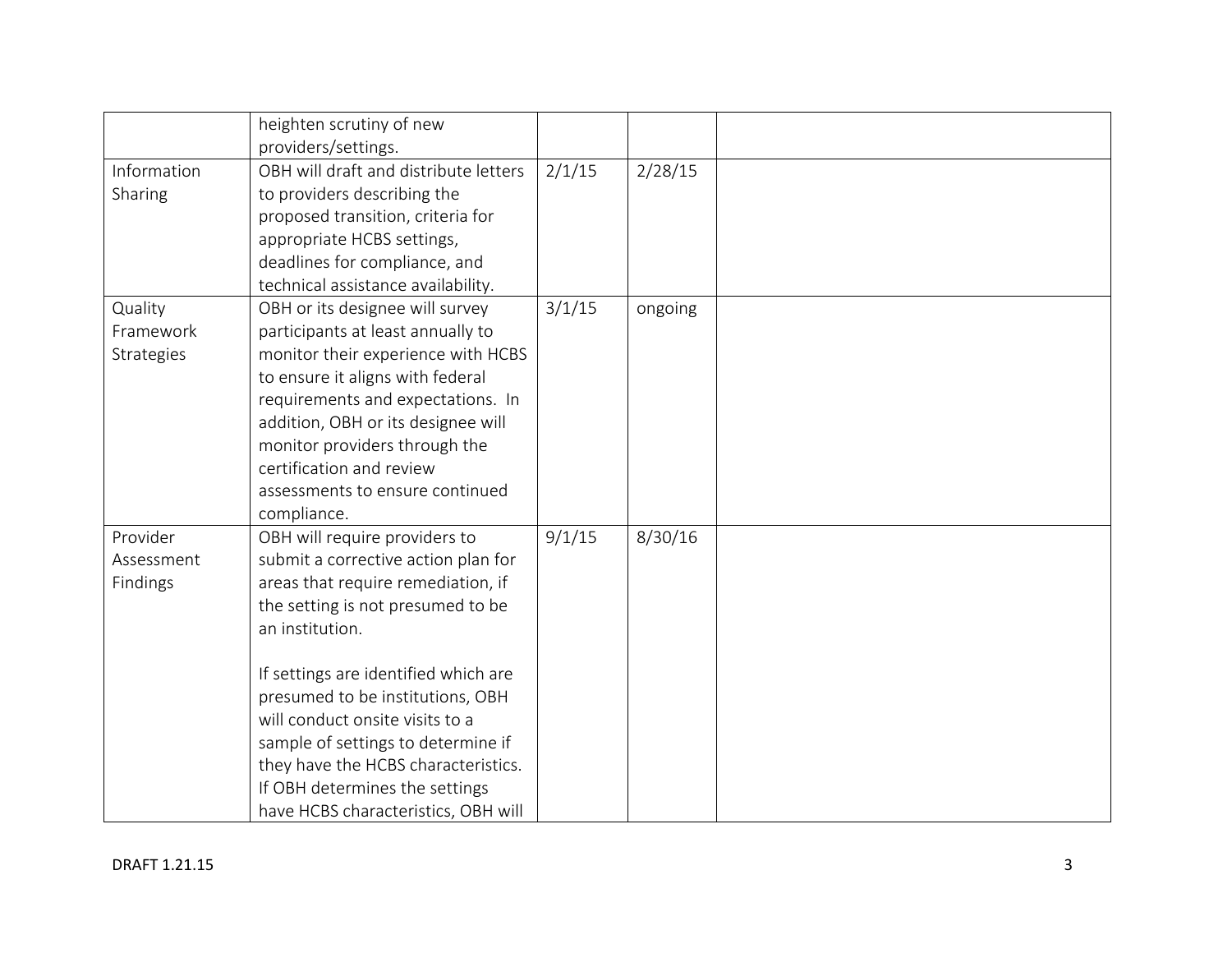|                                                              | provide such evidence to CMS, who<br>will make the final decision as to<br>whether the setting is HCBS.                                                                                                                                                                                                                                                                                                        |        |          |  |
|--------------------------------------------------------------|----------------------------------------------------------------------------------------------------------------------------------------------------------------------------------------------------------------------------------------------------------------------------------------------------------------------------------------------------------------------------------------------------------------|--------|----------|--|
| Heightened<br><b>Scrutiny Review</b>                         | Locations presumed to be non-<br>HCBS which are found to have the<br>qualities of HCBS will be submitted<br>to CMS for heightened scrutiny<br>review.                                                                                                                                                                                                                                                          | 9/1/15 | 9/30/15  |  |
| Participant<br>Transition to<br>Compliant<br><b>Settings</b> | OBH will develop a process for<br>assisting participants to transition<br>to a new setting as appropriate.<br>Participants will be given timely<br>notice and due process, and will<br>have choice of alternative settings<br>through a person-centered<br>planning process. Transition of<br>participants will be<br>comprehensively tracked to ensure<br>successful placement and<br>continuity of services. | 6/1/15 | 12/31/15 |  |

## Section 3: Public Comment

| Action Item      | Description                          | Proposed | Proposed | <b>STATUS</b>                                 |
|------------------|--------------------------------------|----------|----------|-----------------------------------------------|
|                  |                                      | Start    | End Date |                                               |
|                  |                                      | Date     |          |                                               |
| Announcement     | OBH will include a white paper and   | 10/15/14 | 10/31/14 | COMPLETED - Providers and stakeholders were   |
| of Public Notice | transition plan on a designated      |          |          | notified that information was included on our |
|                  | website. Providers and               |          |          | website on 9/30/14.                           |
|                  | stakeholders will be notified of the |          |          |                                               |
|                  | opportunity to provide public        |          |          | The public notice appeared in all major       |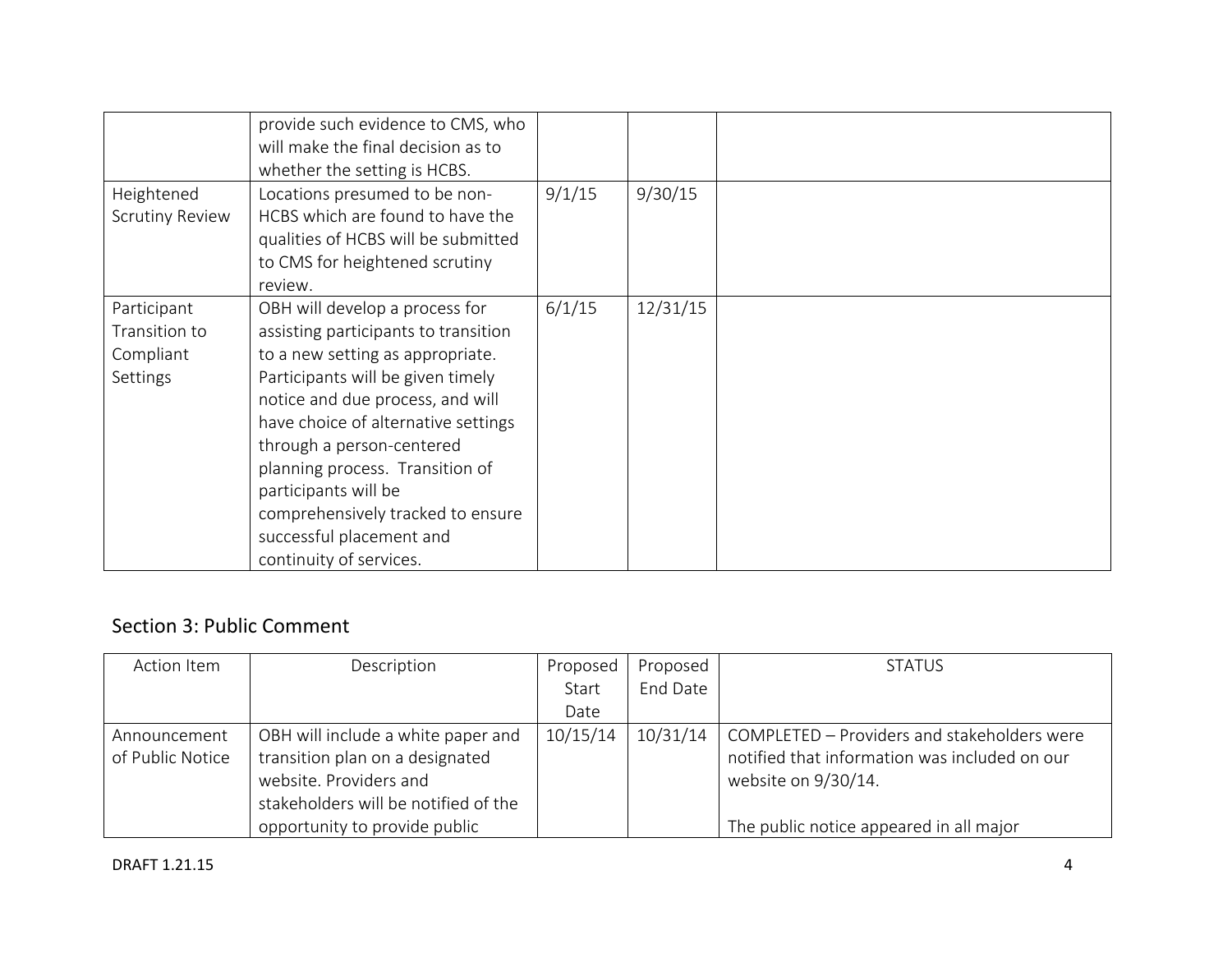|                                                                                 | comment by direct email. OBH will<br>also publish a public notice in all<br>the major newspapers in the State.                                                                                                    |          |          | newspapers on 10/10/14.                                                                                                                                                                                                                                                                                                                                                                                  |
|---------------------------------------------------------------------------------|-------------------------------------------------------------------------------------------------------------------------------------------------------------------------------------------------------------------|----------|----------|----------------------------------------------------------------------------------------------------------------------------------------------------------------------------------------------------------------------------------------------------------------------------------------------------------------------------------------------------------------------------------------------------------|
| Public Comment<br>Period and<br>Forum                                           | OBH will host/participate in public<br>forums to obtain feedback from<br>stakeholders.                                                                                                                            | 10/1/14  | 11/10/14 | COMPLETE - OBH presented information about<br>the new HCBS setting rule at the following<br>stakeholder meetings:<br>Statewide Coordinating Council meeting<br>$\overline{\phantom{a}}$<br>held 9/29/14<br>CSoC Governance Board meeting held on<br>10/22/14<br>Affinity Call with CSoC Wraparound<br>Facilitators held on 10/23/14<br>Louisiana Behavioral Health Advisory<br>Committee held on 11/3/14 |
| Distribution of<br>Informational<br>Material                                    | OBH will provide informational<br>materials to CSoC members and<br>their families about the HCBS<br>setting rule.                                                                                                 | 10/24/14 | 12/15/14 | <b>IN PROGRESS</b>                                                                                                                                                                                                                                                                                                                                                                                       |
| Integration of<br>Public<br>Comments into<br><b>Transition Plan</b><br>Revision | OBH will post each approved<br>iteration of the transition plan to<br>the designated website.                                                                                                                     | 11/1/14  | ongoing  |                                                                                                                                                                                                                                                                                                                                                                                                          |
| Ongoing<br>Stakeholder<br>Engagement                                            | OBH will continue to share<br>information and updates related to<br>implementation of the transition<br>plan and HCBS rule during future<br>stakeholder meetings. Information<br>related to progress and proposed | 11/11/14 | ongoing  | The next meeting is scheduled for November 17,<br>2014 from 1PM to 3PM at the Department of<br>Health and Hospitals in room 118. The address is<br>628 N. Fourth Street, Baton Rouge. The meeting<br>will also be live streamed at<br>www.dhh.la.gov/OCDDLive.                                                                                                                                           |